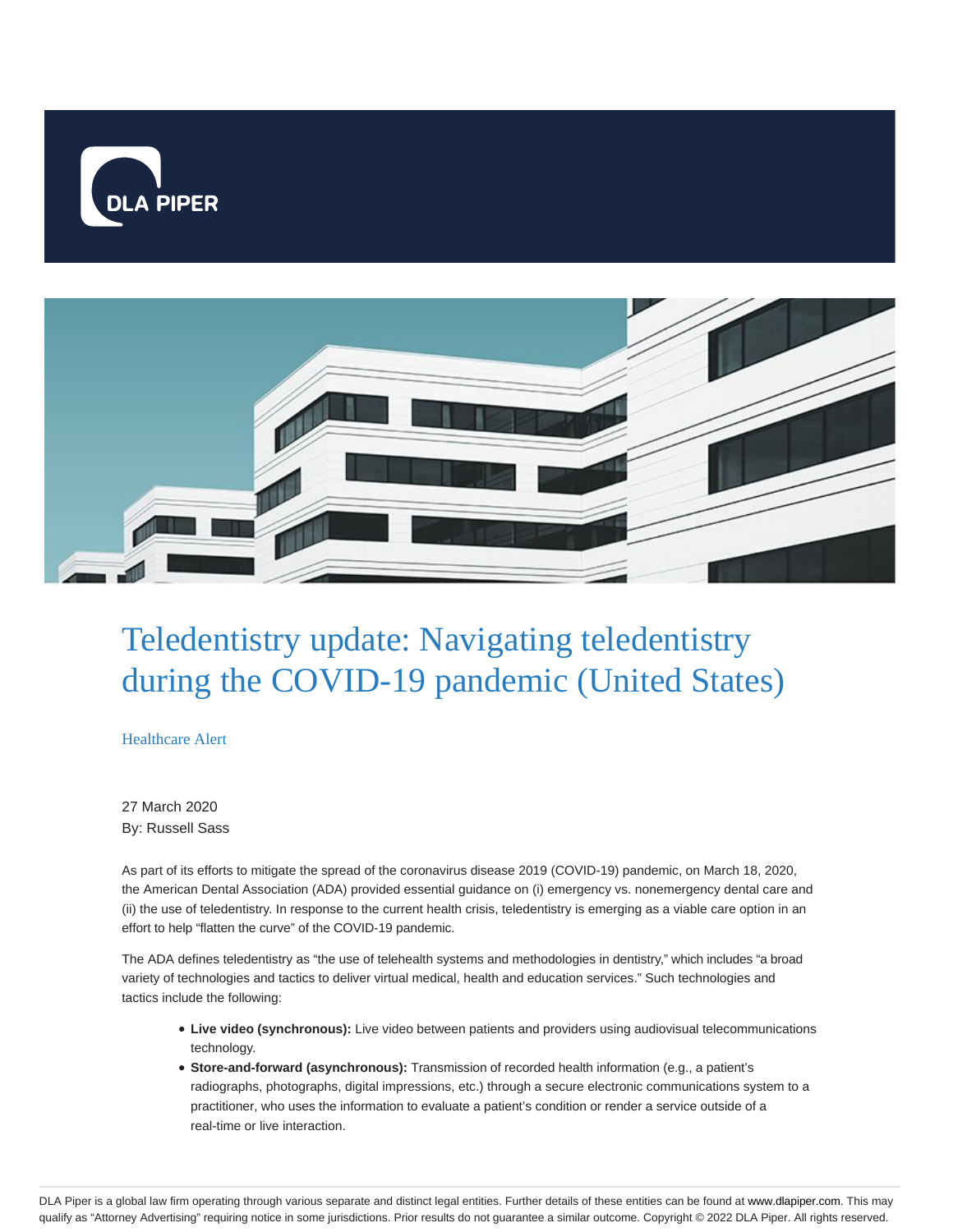- **Remote patient monitoring (RPM):** Personal health and medical data collection from an individual in one location via electronic communication technologies, which is transmitted to a provider in a different location for use in care and related support of care.
- Mobile health (mHealth): Healthcare and public health practice and education supported by mobile communication devices such as cell phones, tablet computers and personal digital assistants (PDA).

### **Emergency vs. non-emergency distinctions**

In order to alleviate the burden that dental emergencies would place on hospital emergency departments and front-line providers, and in an effort to stymie the spread of COVID-19, the ADA advised dentists nationwide to postpone elective procedures and all non-emergency dental care. The ADA's guide on dental emergencies defines dental emergencies as those that are "potentially life threatening and require immediate treatment to stop ongoing tissue bleeding [or to] alleviate severe pain or infection." Dental emergencies include:

- Uncontrolled bleeding;
- Cellulitis or a diffuse soft tissue bacterial infection with intra-oral or extra-oral swelling that potentially compromises the patient's airway; and
- Trauma involving facial bones, potentially compromising the patient's airway.

In addition to dental emergencies, urgent dental care includes conditions that require immediate attention to relieve severe pain and/or risk of infection. Some examples of urgent dental care treatments, which should be treated as minimally invasively as possible, include:

- Severe dental pain from pulpal inflammation;
- Pericoronitis or third-molar pain;
- Surgical post-operative osteitis, dry socket dressing changes;
- Abscess or localized bacterial infection resulting in localized pain and swelling;
- Tooth fracture resulting in pain or causing soft tissue trauma;
- Dental trauma with avulsion/luxation;
- Dental treatment required prior to critical medical procedures;
- Final crown/bridge cementation if the temporary restoration is lost, broken or causing gingival irritation; and
- Biopsy of abnormal tissue.

On the other hand, non-emergency dental procedures include, but are not limited to:

- Initial or periodic oral examinations and recall visits, including routine radiographs;
- Routine dental cleaning and preventive therapies;
- Orthodontic procedures other than those to address acute issues;
- Extraction of asymptomatic teeth;
- Restorative dentistry including treatment of asymptomatic carious lesions; and
- Aesthetic dental procedures.

In its March 18 letter, the ADA asked dentists nationwide to postpone such non-emergency or elective procedures and only treat emergency and urgent dental care cases over the next three weeks. This request preceded the closing of many non-essential businesses nationwide due to increased risk of contamination when working in the oral cavity. As a result, many dentists have begun to explore the possibilities of continuing their practices via teledentistry.

#### **Regulatory considerations for teledentistry**

Multiple federal agencies have issued regulatory waivers with respect to telehealth services and have relaxed telemedicine rules, as further detailed in DLA Piper's comprehensive telehealth waiver update. With respect to telecommunication technology and the regulatory requirements under HIPAA, the Department of Health and Human Services Office for Civil Rights (OCR) will not impose penalties on dentists for noncompliance with HIPAA in connection with the good faith provision of teledentistry during the COVID-19 pandemic. The OCR has clarified that the appropriate videoconferencing services for providing teledentistry (and telehealth in general) include Apple FaceTime, Facebook Messenger video chat, Google Hangouts video or Skype. Public-facing technologies such as Facebook Live, TikTok and Twitch should not be used to provide telehealth services.

The ADA has also provided guidance on its teledentistry policies and further considerations to protect a patient's private